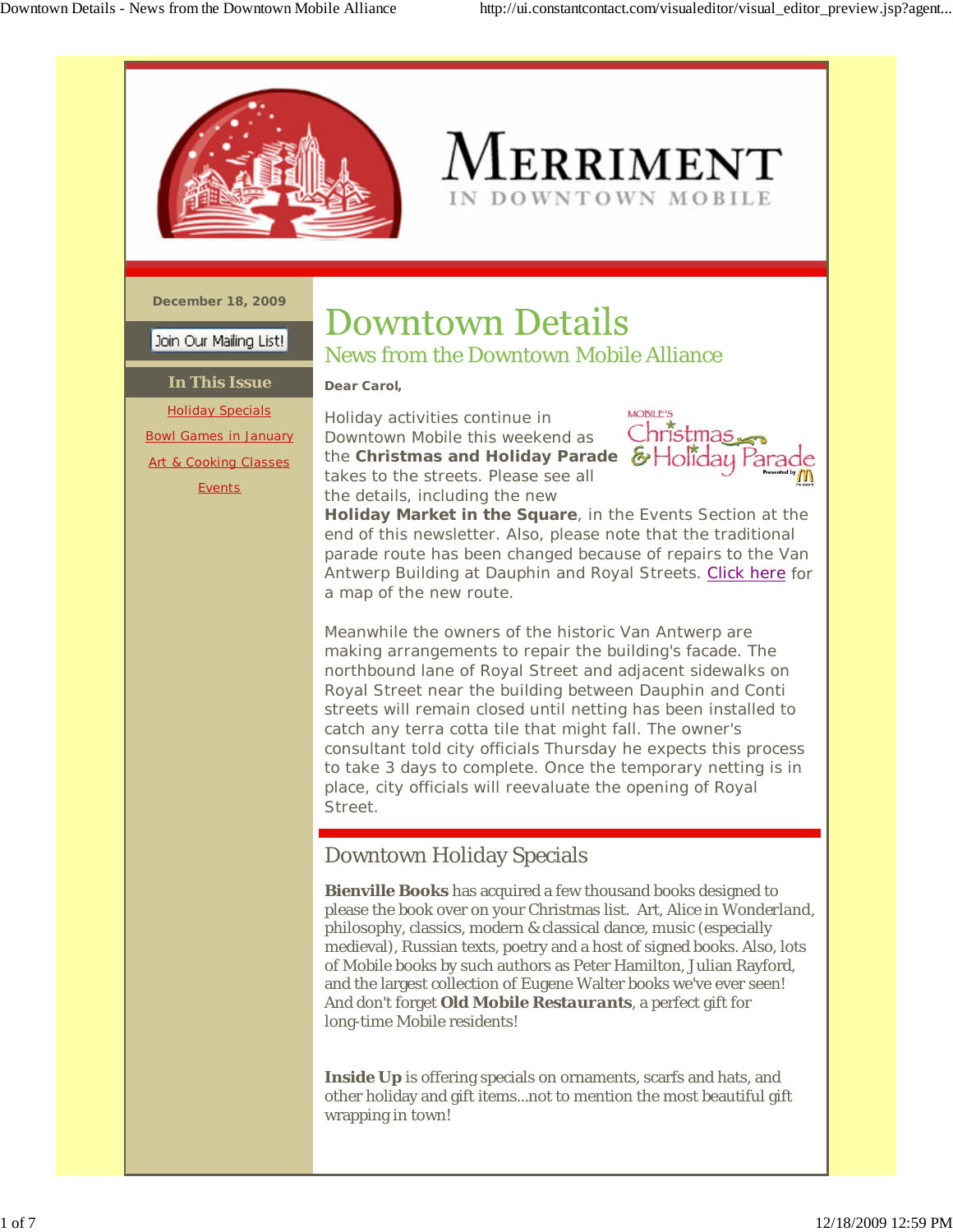If you'd like to go really green for the holidays, **Green Solutions** is offering an end of the year special for downtown businesses. Green Solutions picks up glass, cardboard, plastic, paper, kitchen grease, aluminum, electronics...just about everything we generate. Bins are provided and maintained by Green Solutions and the recycling is sorted, cleaned, transported and recorded. Email Burton Rabby at CBRabby@gmail.com or call 228-219-3653 for prices or to schedule a free consultation.

**Three Georges** is offering all downtown property owners and Downtown Mobile Alliance members a 5% discount on orders today through Dec. 24th. Choose wonderful gift items from Three Georges Southern Chocolates and from the Nuthouse on the website: 3georges.com, or stop by the candy shop on 226 Dauphin Street. You can call in your order to be ready for pickup at 433-6725. Scott will pack and ship your order until Dec. 24th.

## Mobile Becomes Football Central in January

Being home to two bowl games brings attention and fans to the Port City. Wouldn't it be great to really roll out the red carpet for them?

First up is the GMAC Bowl on January 6, 2010. This year

Alabama's own Troy University is facing Central Michigan University, and thousands of alumni, students and parents will be in town for the match up. You can make them feel welcome by displaying team colors or mascots in your windows. It's a special time for them and small



gestures can make it even more special. It might even encourage them to come back to such a friendly city!

The Under Armour Senior Bowl kicks off on January 30,



2010, but we all know the preliminary activities bring in visitors almost two weeks before that. It's a festive time in Downtown Mobile with famous sports figures spotted on every corner. It's also another great opportunity for businesses to send a

message that we welcome these visitors and would love them to return to the Port City.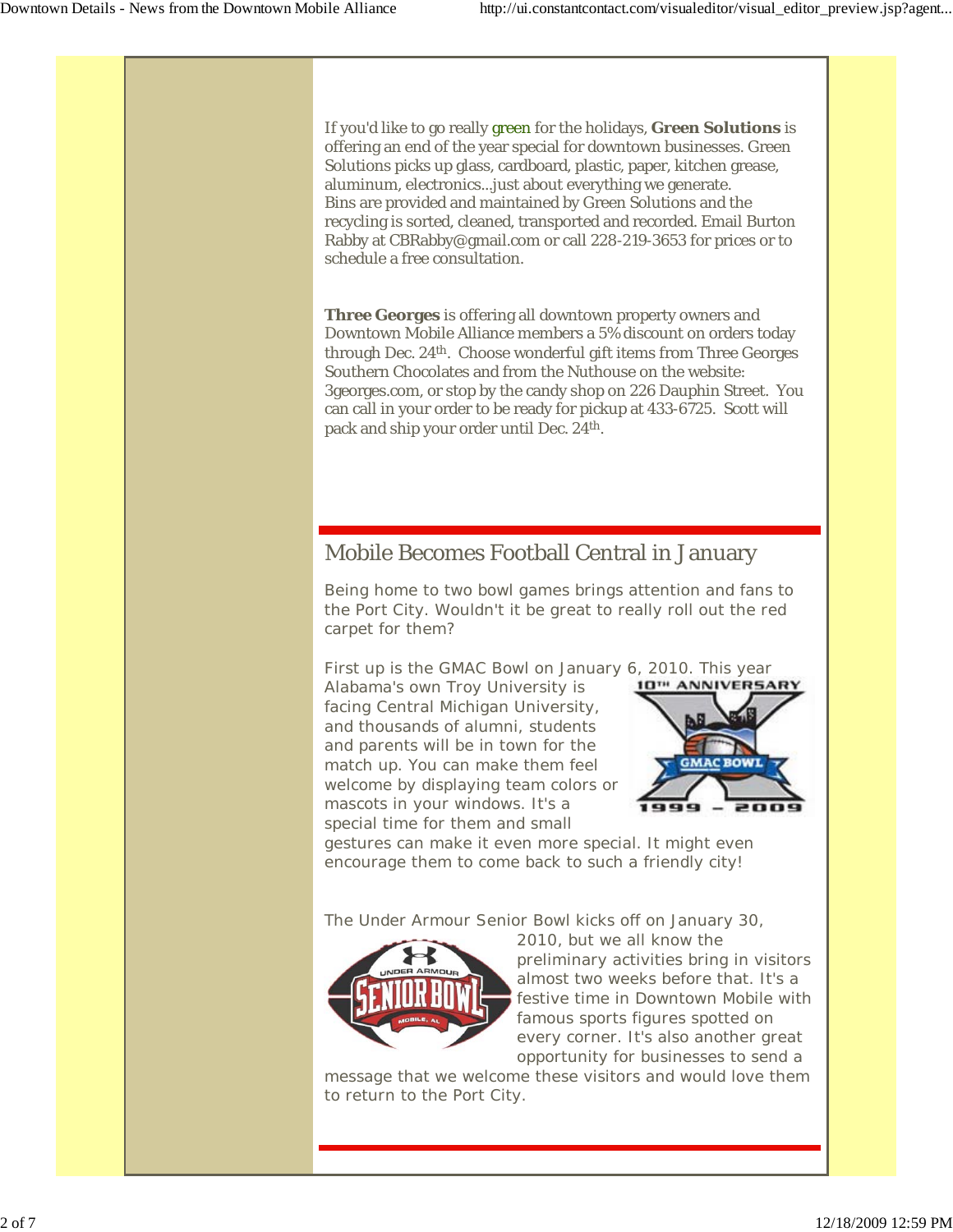### Opportunities for Learning Abound in Downtown

#### **Studio 301 Art Classes**

We've got several ways to pass the dreary winter days. Adults, choose from classes and workshops including Bookbinding, Wire-wrapped Glass Jewelry, Ceramics, Quiltmaking, Drawing, Oil Painting, Sumi-e, and Pine Needle Basketry. Kids, try a class or workshop in Ceramics, Acrylic Painting or Watercolors.

Click here to view the full list of classes and workshops. Gift Certificates are available at the reception desk or by mail. Call 208-5671 or 208-5677 for details.



### **Candy-Making at Three Georges**

If you'd like to express your creative side in the kitchen, Three Georges will be offering candy-making classes in January. The first class will feature the art of the Praline and will be offered Saturday, January 2nd from 10:30 - 11:30 at 226 Dauphin Street.

# **Downtown Doings**

Some holiday events around Downtown Mobil



The City of Mobile's Christmas & Holiday Parade takes the streets of downtown on **Saturday, December 19 at 1:30 p.m.,** featuring high school bands, colorful floats, giant balloons and everyone's favorite Santa Claus!

Mobile's Christmas and Holiday parade is presented by McDonald's, and features floats and balloons sponsored by the City of Mobile and local companies. A special "Christmas Kids Day in Bienville opens at noon in Bienville Square, with free fun activities such as face painting, balloon clowns, ornament making and Christmas Carols.

The newest addition to the parade is the **Holiday Market on the Square** in Cathedral Square from 10:00 a.m. to 3:00 p.m. The market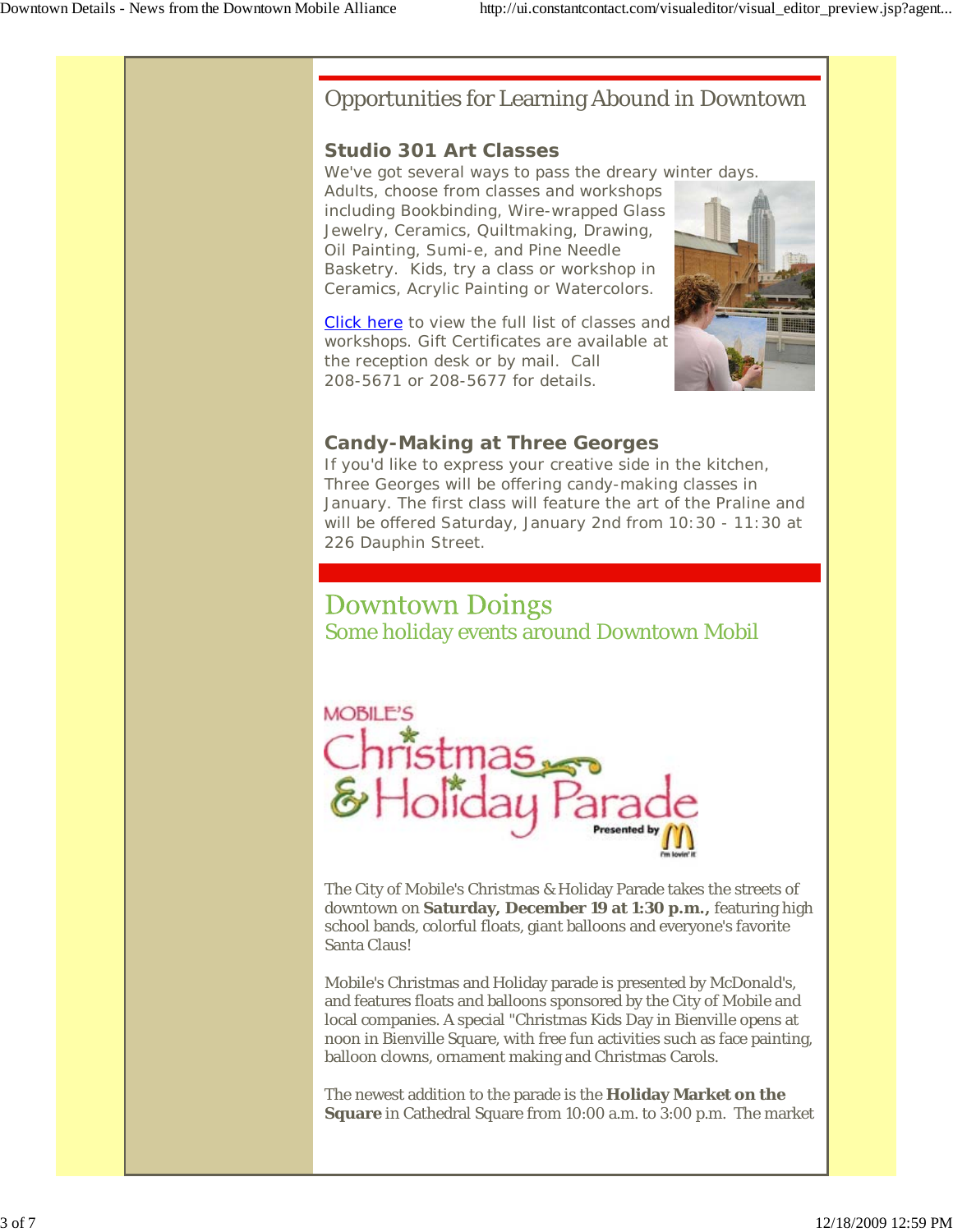will feature fresh fruits, veggies, breads, and pastas for your holiday parties. In addition there will be artisans and craftsmen for those who love giving hand-crafted gifts. This year the parade route has been changed. **Please note the revised route:** the parade will begin at the Civic Center, turn left on Claiborne, right on Dauphin Street, left at St. Joseph Street, left at St. Francis Street, the left on Claiborne to finish at the Civic Center. Click here to see the map. The streets will be blocked off one hour prior to the parade and all cars parked on the street along the route should be removed 2 hours prior to the parade. In case of rain or snow the parade will be presented on Sunday, December 20, at 2:00 p.m. *Pillars of the Community-***AThe Museum of Mobile** *Mobile's Greek Revival Movement* presents **Museum of Mobile** Now through January 10 The love affair of the city and its architecture is a story retold in **PILLARS** The Museum of Mobile's newest temporary exhibit. As a OF THE companion piece to the new COMMVNITY: book by John Sledge, the exhibit **MOBILE'S GREEK** explores the people who in the 1820's changes the region physically from a fortifies colonial town to a more modern American city. "Pillars of the Community" will examine the extraordinary early nineteenth century intersection of personality, economics, architecture and technology that made Mobile's columned masterpieces possible.

Museum of Mobile

### *Saenger Theatre Christmas Film Series*

Tickets are \$6 for adults \$3 for Seniors (60+) and Children (12 and under) Tickets are sold at the door.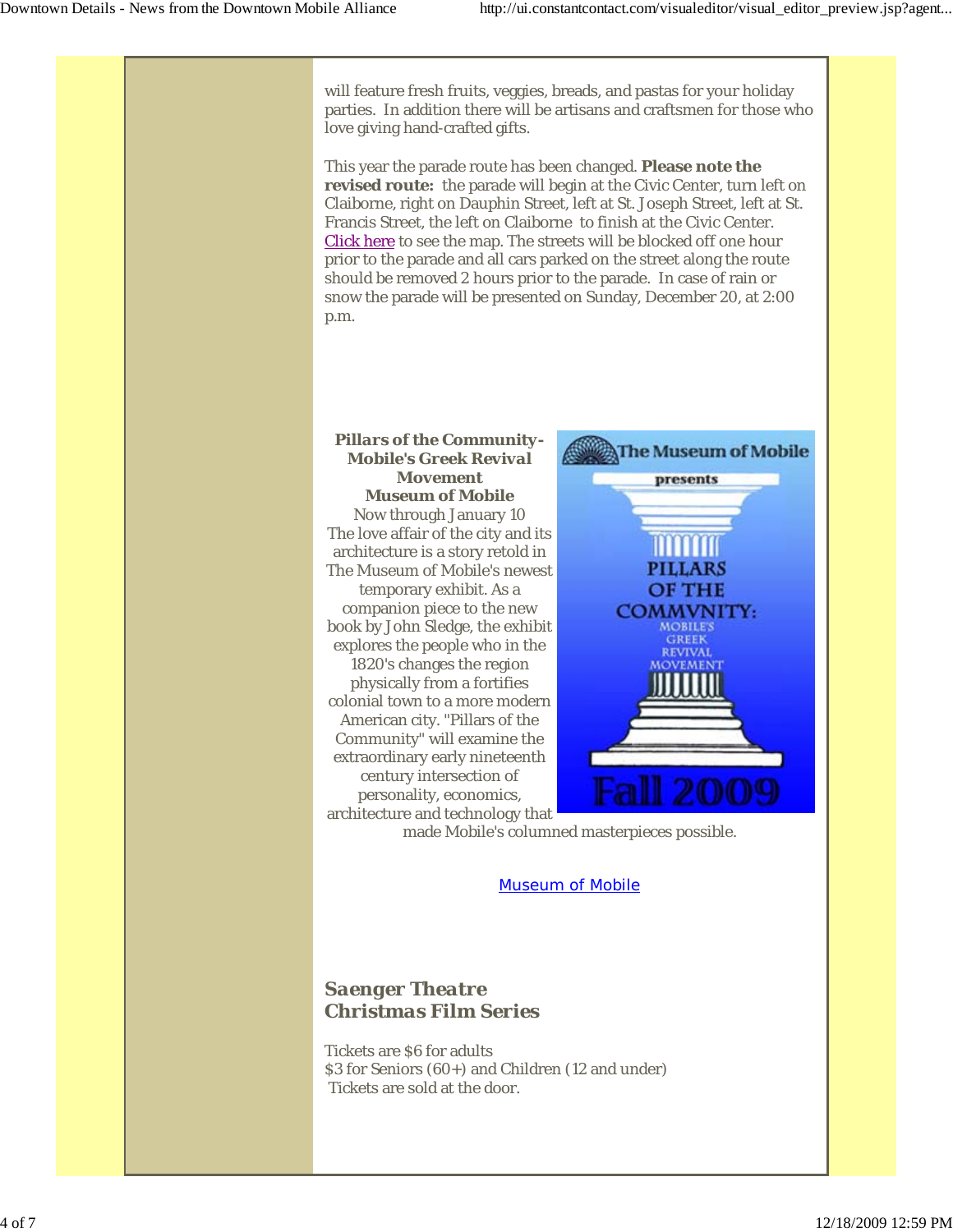It's A Wonderful Life

Thursday, December 17th at 7pm

George Bailey (James Stewart) has spent his life serving his community, often at the cost of his own happiness. One Christmas Eve, faced with bankruptcy and jail, George is reduced to despair and contemplates suicide. So, heaven sends his guardian angel to show George how dismal life in his hometown would have been if he had never been born.



White Christmas

Friday, December 18th at 7pm

Bing Crosby and Danny Kaye star as two song-and-dance men who team up after the war to see a charming New England inn through its holiday season. A veritable treasure of Irving Berlin classics including "Count Your Blessings Instead Of Sheep," "Sisters," "Blue Skies," and, of course, Bing Crosby's

immortal rendition of "White Christmas."

For more information about the Saenger

WWE Presents RAW Live! Friday, December 18, 2009 at 7:30pm

Tickets are on sale now.

RAW returns to Mobile for the first time in over two years!

Triple H vs. The Big Show -Special Attraction #1 Contender Street Fight Match-

Kofi Kingston vs. Randy Orton

Plus more of your favorite RAW Superstars in action, including: MVP,



December 18, 2009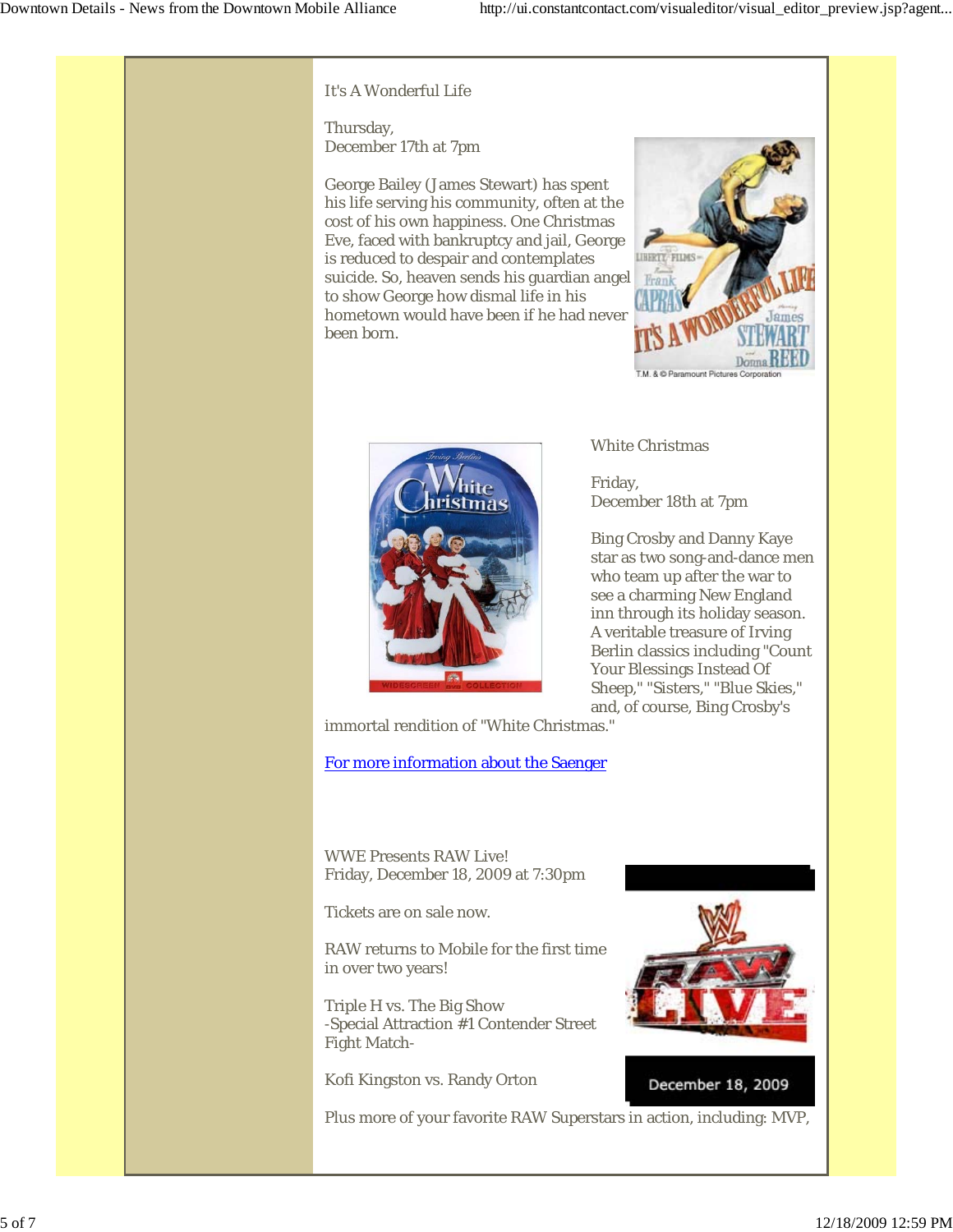This New Year's Eve Let's make fireworks together.

Mark Henry, The Miz, Jack Swagger, Legacy, Santino Marella, Evan Bourne, Melina, and many more! (Lineup is subject to change.)

Ticket prices: \$60, \$40, \$30, \$20, \$15

Tickets can be purchased at the Mobile Civic Center Box Office and all Ticketmaster outlets. Purchase online at www.ticketmaster.com or by phone at 1-800-745-3000.



This year's event will be held on December 31, 2009 and will feature the national recording group, **Jimmy Hall and Wet Willie** on the banks of Cooper Riverside Park, action packed entertainment for children at the Exploreum and Museum of Mobile. Sponsors are excited to add to this year's festivities, **"A New Year's Eve Ball** featuring MoonPie Over Mobile" at the Arthur Outlaw Mobile Convention Center...and much more.

For more Moonpie over Mobile Info

#### *Centre for the Living Arts Diamonds and Denim New Year's Celebration* \*\*\*\*\*\*\*\*\*\*\*\*\*\*\*\*\*\*\*\*\*

*December 31, 8:00 - midnight Space 301*

Let's Make Fireworks Together! The Centre for the Living Arts celebrates the New Year. Wear denim or diamonds or both. And...

**Shake** - Drinks begin at 8:30 **Rattle** - Plates are set, dinner served at 9:15 **Roll** - Dancing starts at 10:30

Then, let the fireworks begin with champagne on the roof at midnight Music by **Rick Carter and the League of Legendary Artists**

Denim and Diamonds for New Years

The Downtown Mobile Alliance exists to promote the redevelopment of Downtown through advocacy, marketing and management of Business